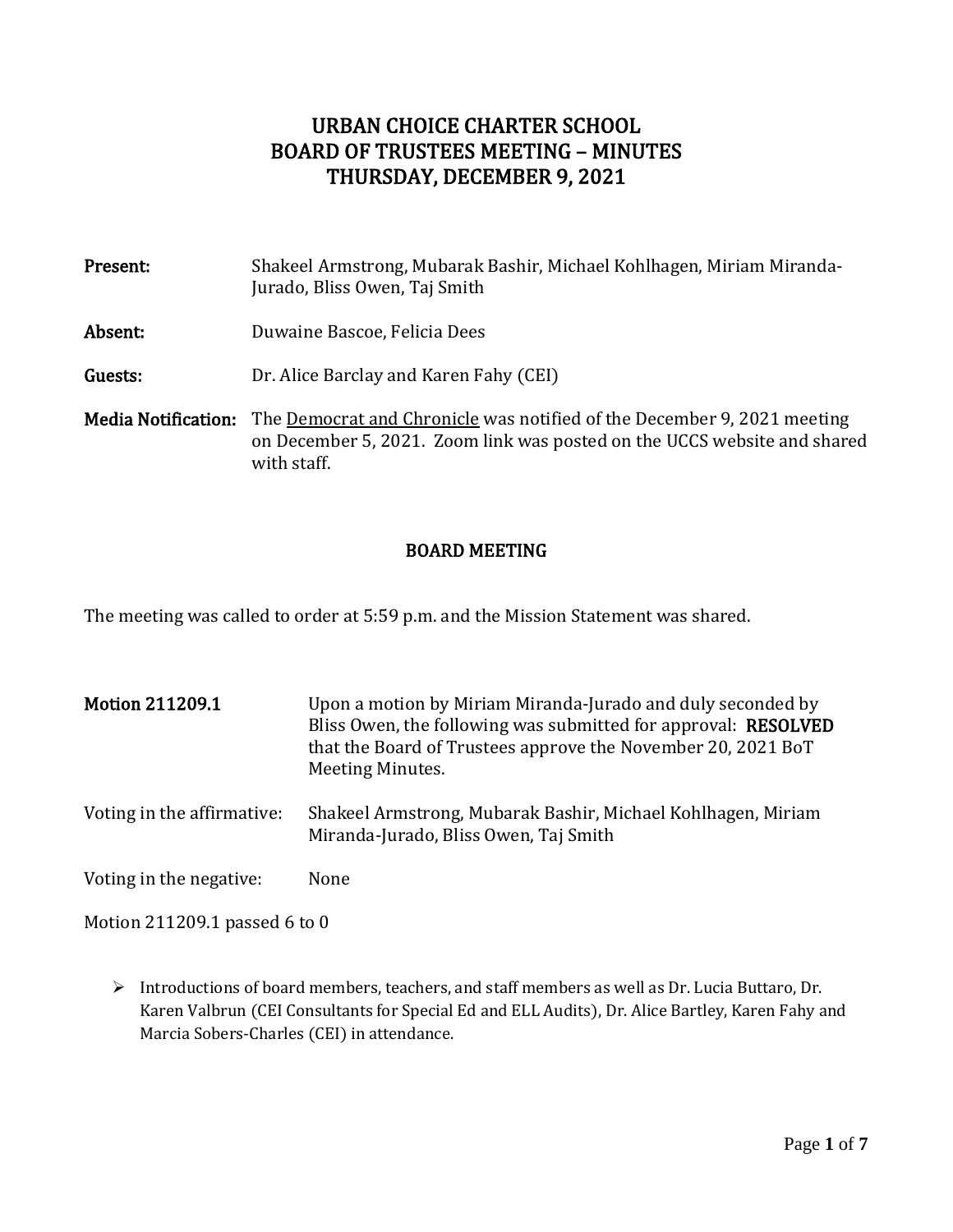## CEO's REPORT

- ➢ Enrollment at the end of November: 380 and currently at 385 with a goal of 400 (budgeted at 395)
	- 257 on the wait list
	- 16 openings
	- 16 offers extended
	- 23 students left
	- New students at 62
- $\triangleright$  Attendance has increased by a point
	- Getting closer to our goal of 95%
	- Many absences are related to quarantine due to Covid
- ➢ Dean has been out sick for over a week no home visit updates to report
- ➢ Discipline data
	- **•** Improvement in ATS (Alternative to Suspension) with an increase in OSS (Out of School Suspensions) in grade four
	- Overall students are improving their behavior
	- **•** Discipline referrals by time increase at recess and at the end of the day
	- Days of the week for referrals has remained consistent
	- Physical aggression and disruptive behaviors have decreased
	- Dean has a new plan in place to address at recess
	- Michael Samuel is assisting in place of the Dean maintaining the Help Zone and getting students back in the classroom
		- $\checkmark$  Helping students interact appropriately with each other
- $\triangleright$  Staff demographics have not changed
- $\triangleright$  New staff is being hired
- $\triangleright$  Currently at 68 staff members
- $\triangleright$  Current teaching staff at 36 with 28 certified
- ➢ NYS assessment data discussed along with predictions and plans
- $\triangleright$  A second gym teacher has been hired and will begin working next week
- $\triangleright$  21<sup>st</sup> Century Community Learning Center Grant Application – extended appreciation to Paolo Alberghini and Jen Curry (CEI) for their hard work for an extended day piece and this would begin next September
	- Plan to partner with REACH to provide after school programs offering STEM, life skills and academic enrichment
	- Other local providers would work with REACH to provide additional services
	- UCCS would provide dinner for students that stay
- ➢ Submitted our preferred school schedule and submitted to the Rochester City School District
	- RCSD to honor return to students attending from 8:30 a.m.-3:30 p.m. or there will be a separate charter school plan for transportation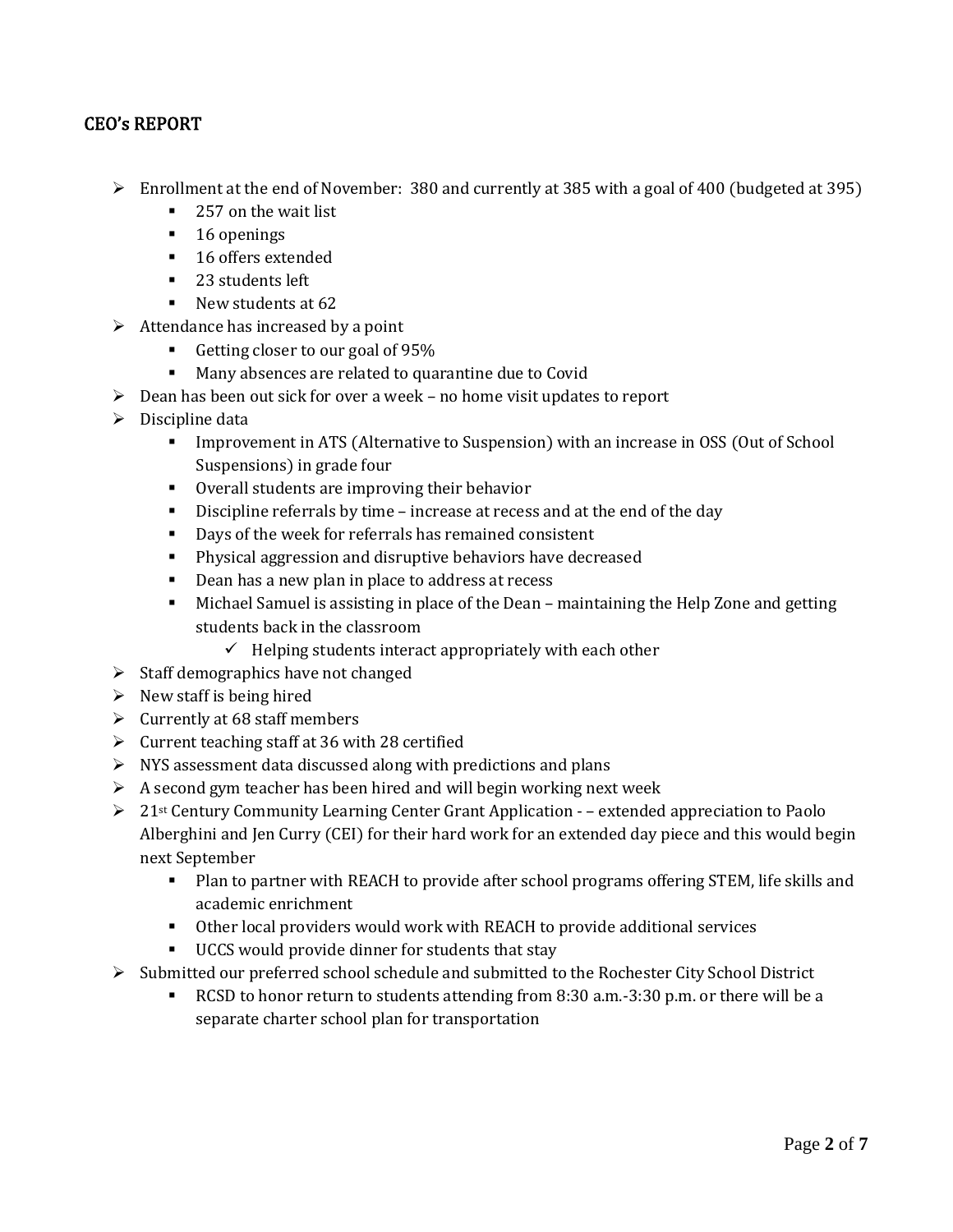## CEI's REPORT

### Karen Fahy:

- $\triangleright$  Completed the last board training and finalized the matrix and calendar for board topics
- $\triangleright$  Important pieces finalized for the charter renewal
- $\triangleright$  Danielson documents for use by the coaches
- $\triangleright$  Providing professional growth as needed by the coaches
- ➢ The audit team to share findings and recommendations
	- As per the BOT's request, CEI contracted with Dr. Karen Valbrun and Dr. Lucia Buttaro
	- Next step for the school is to develop the action plan based on the recommendations and CEI will be supporting the development of that action plan

#### Dr. Valbrun: Special Education Audit

- ➢ Shared a summary of the audit process, findings, and recommendations
	- **•** Interviewed teachers and visited classrooms for an overall picture (RtI and Special Education)
	- Leadership is supportive and aware of the existing challenges
	- Ms. Kelly Walker is extremely knowledgeable and able to support the teachers
	- Systems instructionally show promising practices
	- **•** Professional development has been offered to support teachers in models and the RtI processes
	- Climate for teachers: teaching and learning is valued
	- Staff is extremely caring, honest, and transparent
- $\triangleright$  Finding and recommendations
	- Not everyone shares the same understanding of the RtI process
	- More training and more professional development recommended
	- Co-teaching model is relatively new more training would be helpful
	- Increase academic rigor based on IEPs
	- iReady recommended it is used across the board to support teachers and defined areas of intervention
	- Referral process improvements for students and teachers and parents
	- Using data to make decisions for staffing as well as instructional practices
	- Rochester City School District establishes the goals

#### Dr. Lucia Buttaro: ENL Audit

- ➢ Shared a summary of the audit process, findings, and recommendations
	- Met with ENL Teacher
	- Appropriate number of minutes of instruction were provided to ELLs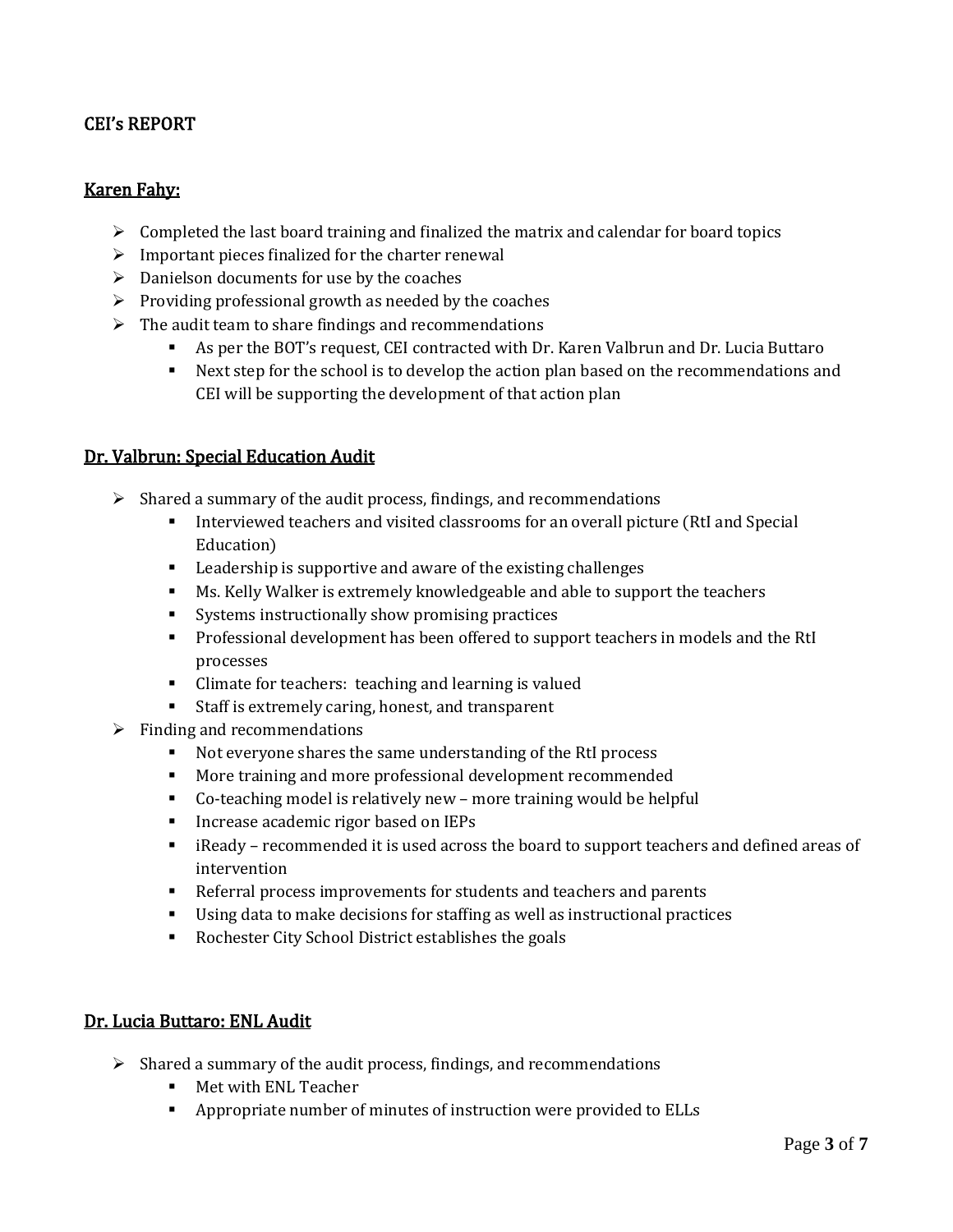- Lesson plans provided in advance would allow better preparation
- Observed action with co-teaching with kindergarten class
- ELLs are literal learners
- Lessons and pull-out component
- Visual and auditory connection
- Recommending break down packets quality vs. quantity
- Good idea to have sentence starters
- Create cultural bridge
- Manipulatives are important
- Students speaking with each other is helpful
- Avoid yes or no questions
- Collaborative planning time
- ENL teacher working with the mainstream classroom teacher
- Recommend workshops for the entire staff to understand the processes
- A workshop will be provided tomorrow

### TREASURER'S REPORT – Bliss Owen

- $\triangleright$  Abbreviated financials were distributed in advance
- $\triangleright$  Cash continues to be in a strong position
- $\triangleright$  Overall balance sheet remains strong
- ➢ Net revenue to budget is under \$208K
- $\triangleright$  Personnel is under budget by \$151K due to a decrease in personnel
- ➢ Finance Committee reviews all and most variables are related to timing
- $\triangleright$  Has been suggested that a financial summary could be included on the Dashboard

## GOVERNANCE COMMITTEE – Miriam Miranda-Jurado

- $\triangleright$  Continuing search for additional board members with necessary skills to be more effective as a board
	- Needs: Human Resources, Education, Fundraising

## CHAIR REPORT – Mubarak Bashir

➢ Thanked and acknowledged all UCCS staff members that attended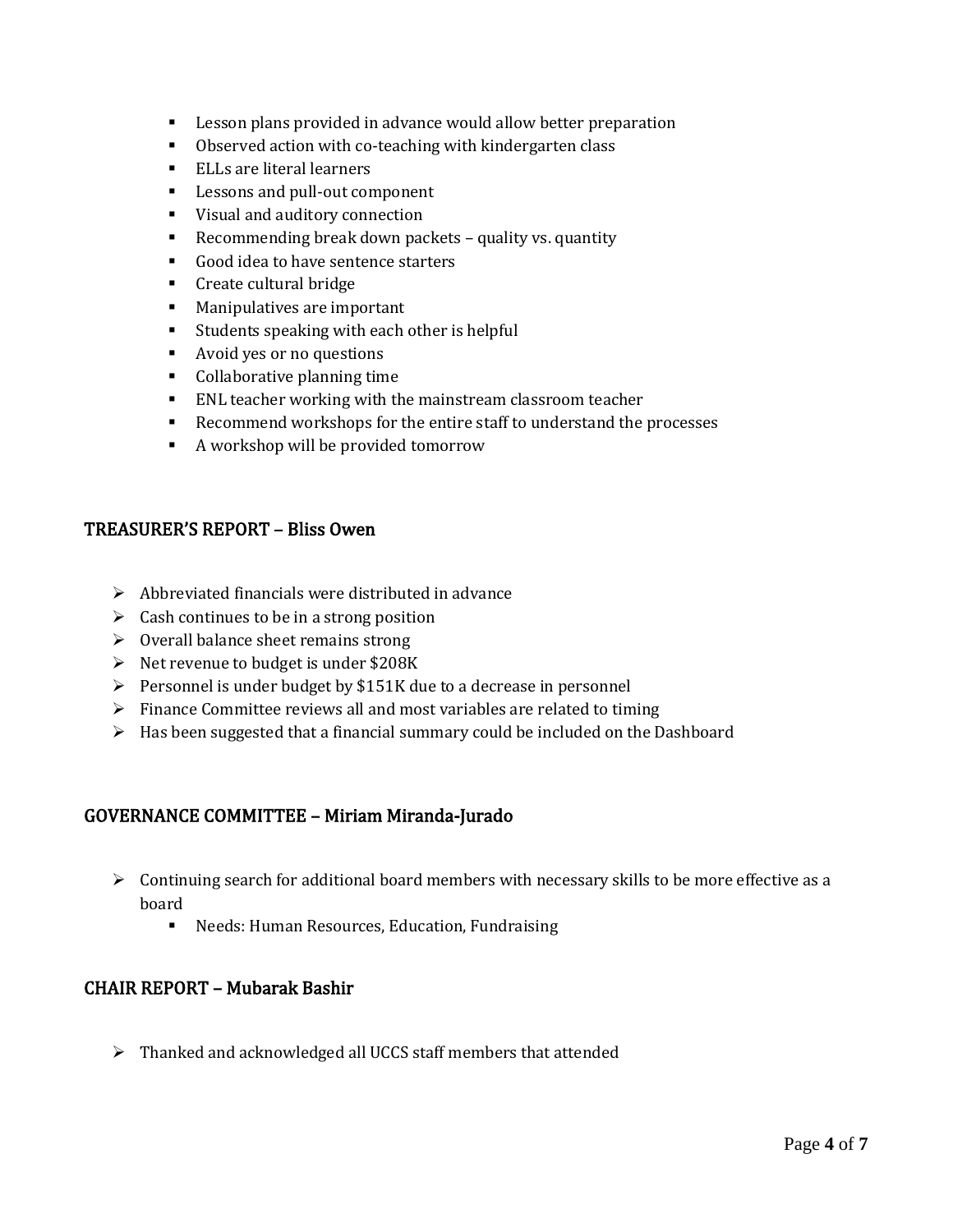## Lynn McCarthy:

- ➢ Since UCCS is off target for SPED and ELL students, a revision to the enrollment policy is recommended
- $\triangleright$  The prior adjustment did not provide a significant enough difference
- $\triangleright$  Doubling the weighting

| <b>Motion 211209.2</b>        | Upon a motion by Taj Smith and duly seconded by Shakeel Armstrong,<br>the following was submitted for approval: RESOLVED that the Board<br>of Trustees approve the amended enrollment policy as presented. |
|-------------------------------|------------------------------------------------------------------------------------------------------------------------------------------------------------------------------------------------------------|
| Voting in the affirmative:    | Shakeel Armstrong, Mubarak Bashir, Michael Kohlhagen, Miriam<br>Miranda-Jurado, Bliss Owen, Taj Smith                                                                                                      |
| Voting in the negative:       | None                                                                                                                                                                                                       |
| Motion 211209.2 passed 6 to 0 |                                                                                                                                                                                                            |

### PUBLIC COMMENTS

- $\triangleright$  Taj shared a brief update related to a discussion at the retreat securing support and tutoring for UCCS students
	- Meeting on Monday with RIT's K-12 division two different grant funded programs
	- Will discuss possibilities
- $\triangleright$  A group is looking at piloting a program with parents seeking the needs of parents for education, job opportunities, linkage to additional opportunities and livable wages

#### Michael Samuel

- ➢ Shared details related to a partnership with Pittsford High School
	- Student exchange program
	- Second meeting was held this past Tuesday
	- Each participating UCCS student is partnered with a Pittsford Mendon or Pittsford Sutherland student
	- Assortment of activities are planned together
	- Held a candlelight night walk through the Village of Pittsford from 3:30 -7:30 p.m.
	- Next month a student exchange is planned a high school experience for UCCS students with partners
	- In March, the Pittsford HS students will spend the entire day at UCCS
	- Highlighting equity and diversity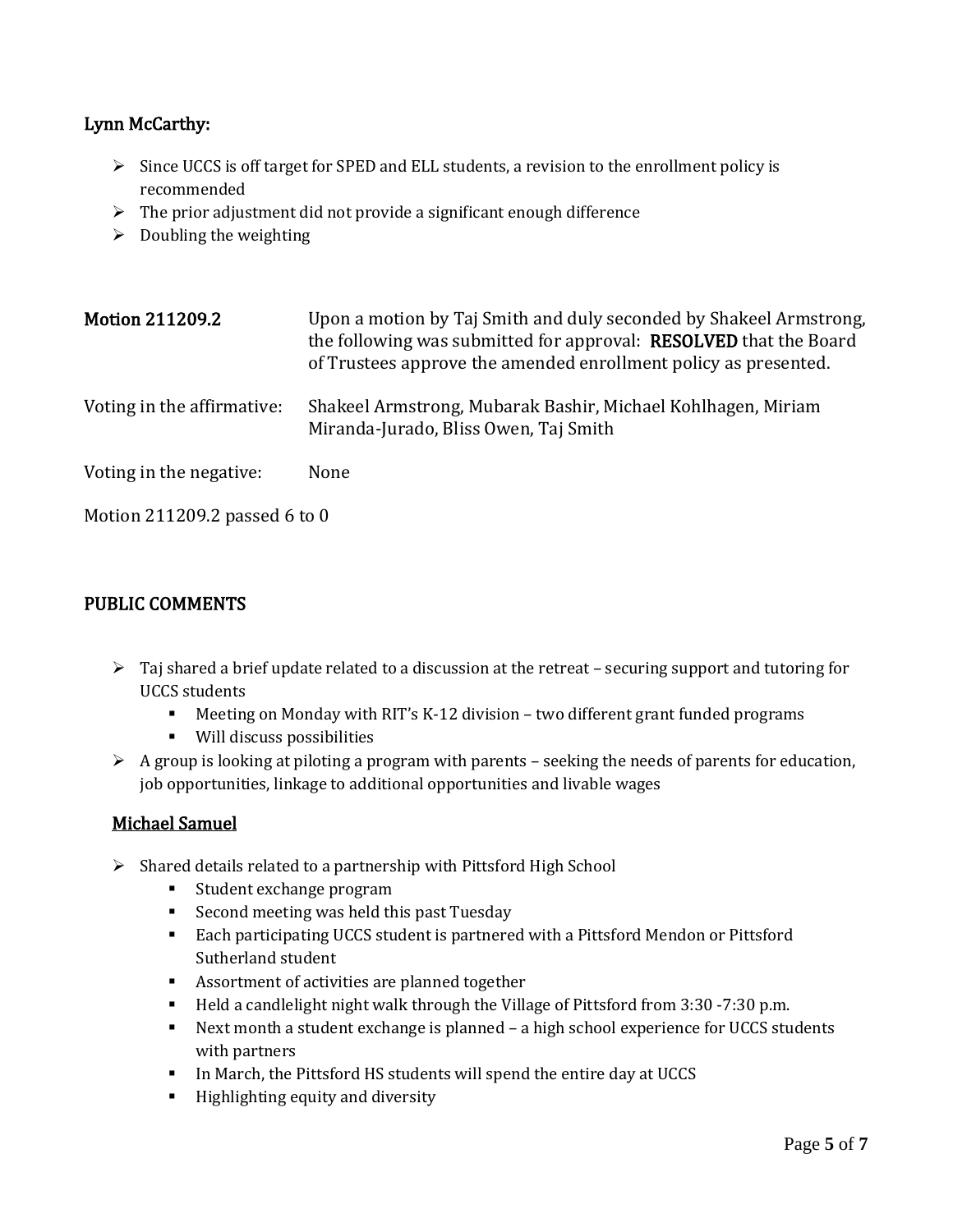- $\geq 12$  of our families received Thanksgiving baskets from the Kennedy Foundation
- ➢ Discussion regarding ROC Kids Connect
- $\triangleright$  A possible field trip to Foodlink could be a community service project
- ➢ Teachers in attendance inquired about staff turnover
- ➢ Prior to entering Executive Session, Michael Kohlhagen shared the following related to the CEI contract:
	- **Committed to continuing to work with Leadership and the team to provide support**
	- CEI staff members are committed to UCCS and getting all over the finish line

| <b>Motion 211209.3</b>        | Upon a motion by Bliss Owen and duly seconded by Taj Smith, the<br>following was submitted for approval: RESOLVED that the Board of<br>Trustees enter Executive Session at 7:40 p.m. |
|-------------------------------|--------------------------------------------------------------------------------------------------------------------------------------------------------------------------------------|
| Voting in the affirmative:    | Shakeel Armstrong, Mubarak Bashir, Michael Kohlhagen, Miriam<br>Miranda-Jurado, Bliss Owen, Taj Smith                                                                                |
| Voting in the negative:       | None                                                                                                                                                                                 |
| Motion 211209.3 passed 6 to 0 |                                                                                                                                                                                      |

Motion 211209.4 Upon a motion by and duly seconded by the following was submitted for approval: RESOLVED that the Board of Trustees end Executive Session at p.m.

Voting in the affirmative: Shakeel Armstrong, Mubarak Bashir, Michael Kohlhagen, Miriam Miranda-Jurado, Bliss Owen, Taj Smith

Voting in the negative: None

Motion 211209.4 passed 6 to 0

Motion 211209.5 Upon a motion by and duly seconded by the following was submitted for approval: RESOLVED that the Board of Trustees adjourn the meeting at p.m.